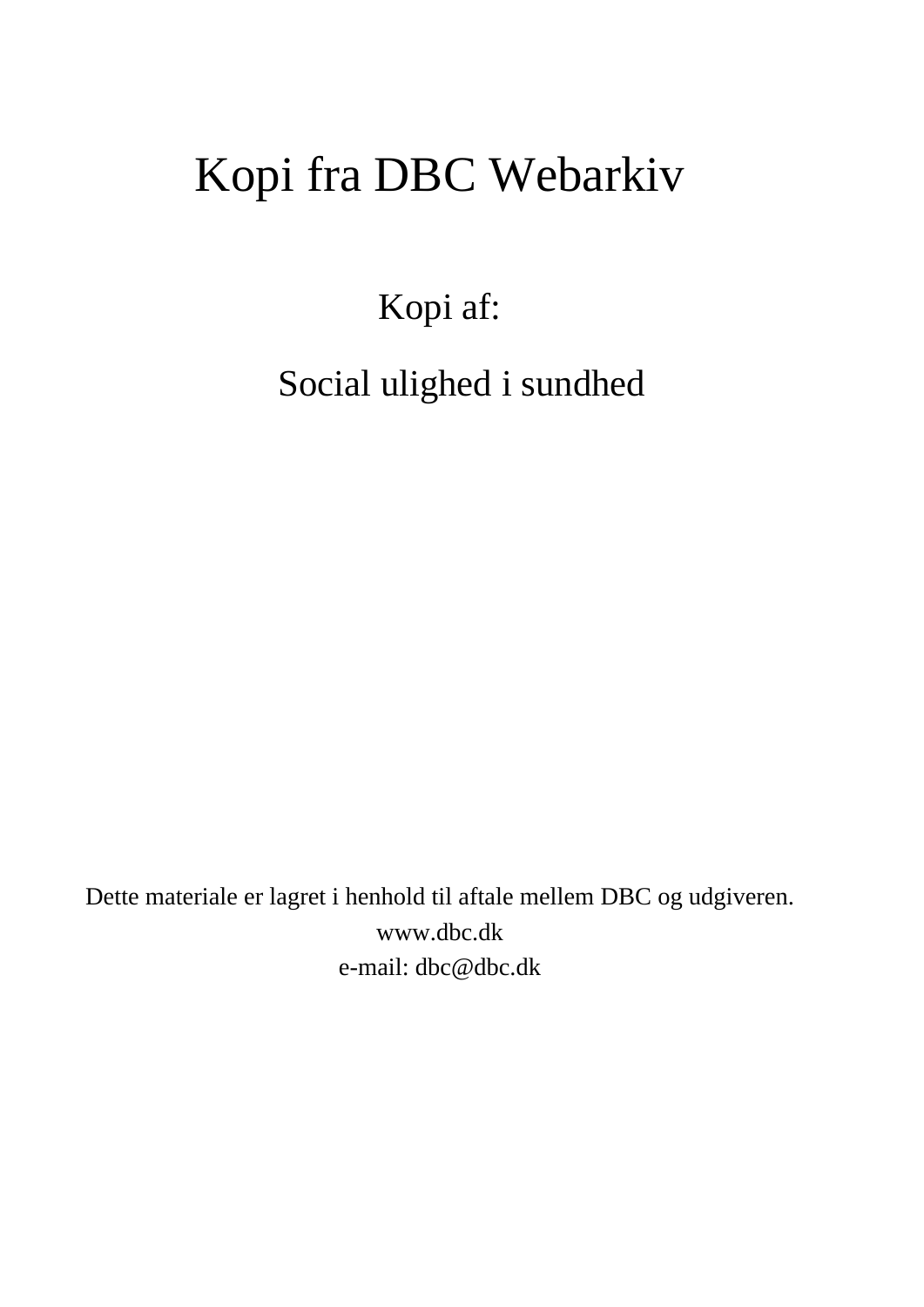## En artikel fra KRITISK DEBAT

# Social ulighed i sundhed: Interview med professor Richard Wilkinson (UK)\*

### Skrevet af: **Ivan Christensen** | Offentliggjort: 01. maj 2007

#### **Introduktion**

Beskæftiger man sig med forskningen i social ulighed i sundhed, så komme man ikke uden om den engelske professor Richard Wilkinsons omfangsrige studier. Wilkinson har beskæftiget sig med sundhedens sociale determinanter i mere end 30 år og har spillet en afgørende rolle for forskningen, såvel som for offentlighedens kendskab til social ulighed i sundhed. Han var endvidere en af de drivende kræfter i lanceringen af den arbejdsgruppe, som i 1980 indleverede den banebrydende "Black Report on Health Inequalities" i England - en rapport som har haft stor betydning for både den videnskabelige og politiske udvikling inden for området.

Meget af Wilkinsons forskning retter sig mod de sundhedsmæssige konsekvenser af indkomstfordeling og ulighed, og selvom det ikke lader sig gøre her at opremse samtlige af Wilkinsons arbejder, så vi kan dog nævne de to seneste bøger som han har udgivet, nemlig "Social determinants of health: the solid facts", 2004, (redigeret i samarbejde med Michael Marmot) og "The Impact of Inequality: how to make sick societies healthier", New Press, NY, 2005.

I det nærværende interview har vi bl.a. bedt Wilkinson om at forklare dels, hvordan vores sociale miljø påvirker vores sundhed, dvs. gennem hvilke mekanismer foregår denne påvirkning, hvilke konsekvenser det har og hvad man kan og bør gøre for at komme problemet til livs.

I næste udgave af Kritisk Debat følger en dansk oversættelse af samme interview.

#### *Ivan Christensen*

#### **Social ulighed i sundhed: årsager, konsekvenser og perspektiver - interview med professor Richard Wilkinson**

I.C.: *One of the main themes of your research has been the importance of relative inequality to health status. What are the primary mechanisms of the relationship between relative inequality and health status as you see it?*

R.W.: First, I think it is worth noting that the evidence that inequality and relative incomes are important does not rest just on the evidence that more equal societies tend to be healthier. It is also that among the 25 or 30 richest developed societies there is almost no relation between Gross National Income per head and life expectancy, yet within all these countries if you group people by household income or neighbourhood income per head, there is an almost perfect relation between higher incomes and higher life expectancy. Income matters within the rich countries but not between them because we are dealing with relative income. In addition, some observations of nonhuman primates show that if you give them all the same diets and keep them in the same compounds to ensure material conditions are the same, social status is still linked to health risk factors - even when social status is experimentally manipulated. So our task is to try, as you asked me, to understand why social status and inequality matter so much.

In his book, *The Status Syndrome* (1), Michael Marmot argues that a very important part of the social gradient in health in each society is related to social status, and my view is simply that greater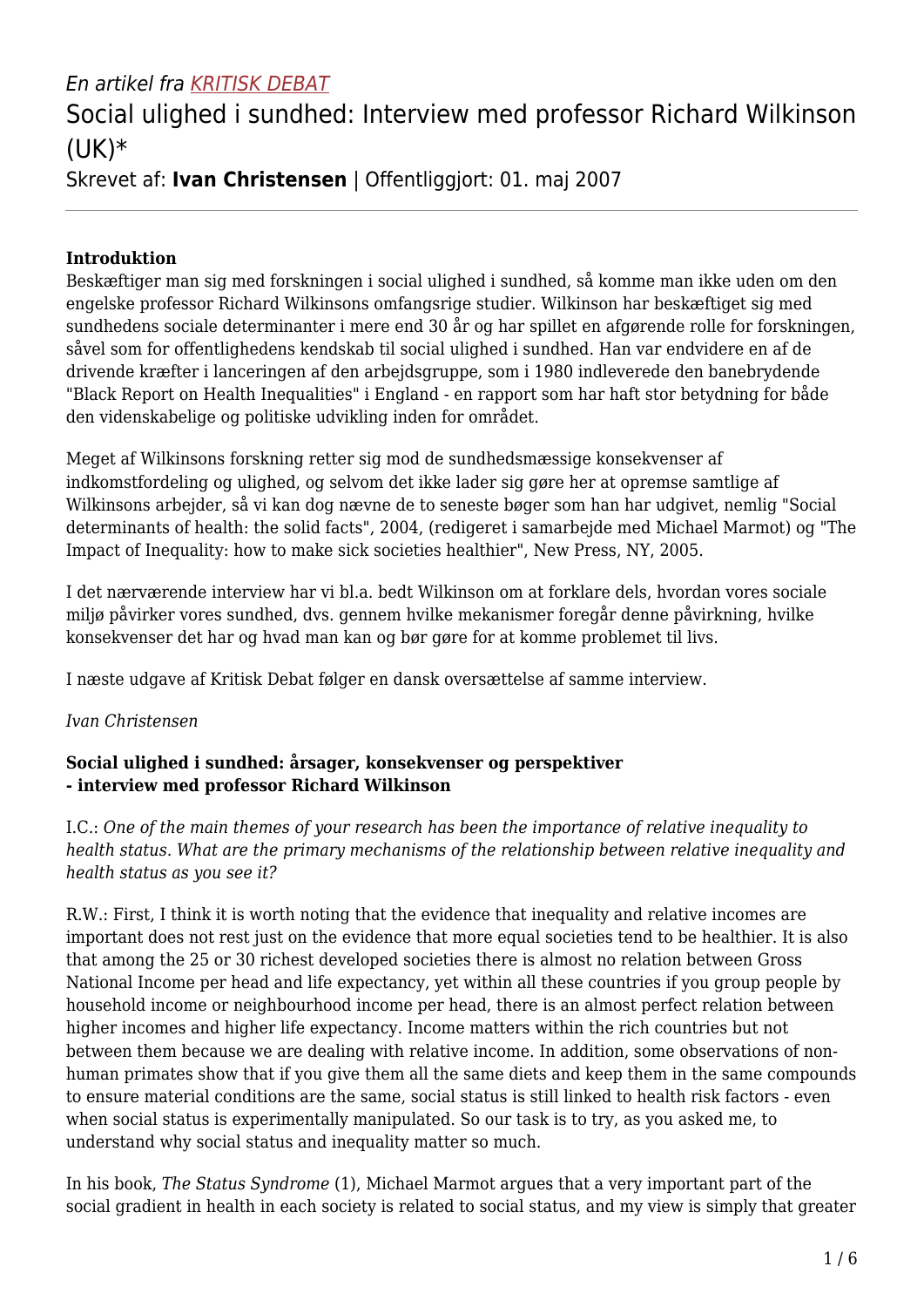inequality makes social status differences more important. In more unequal societies there is more status competition and where you come in society matters more. You are perhaps less likely to feel people accept you simply as an equal human being. One has to see human beings as having a particular sensitivity to status differences because, in our evolutionary past, status was so important. As human beings there are particular aspects of our social environment to which we pay special attention. One is social status and another is friendship. Both are extremely important psychosocial determinants of health because low social status and absence of friends are sources of stress.

Within any species there is always a potential for conflict: members of the same species all have the same needs and can compete with each other for everything. But among human beings, other people not only have the potential to be our worst rivals and worst threat to our wellbeing, they also have the potential to be the greatest source of cooperation, help and assistance, learning and love. Because other people have the potential to be the best or the worst, we have become highly sensitive to the nature of social relationships. Social status hierarchies are essentially - at least among animals - about power, coercion and privileged access to scarce resources. Friendship is exactly the opposite: about sharing and reciprocity, about mutual support and a recognition of each others needs.

Our sensitivity to early life, both the developmental effects of maternal stress in pregnancy and things like poor attachment in early childhood, are surely part of the way we are prepared for the kind of social relationships we are likely to have to deal with in adulthood. Are we going to have to deal with a society in which we have to fight for everything we can get, a very individualistic society in which we have to watch our backs, or are we to be members of a very egalitarian cooperative society, in which we need to empathise with each other and depend on reciprocity, a society in which our security depends on maintaining good relations with others? These two extremes need quite different social strategies, hence the evidence suggesting that early life affects the development of our social capacities and stress responses.

The importance of social relationships is the basis for another element in this; we are of course very sensitive to how others see us. As social beings we monitor how other people respond to us. We want to be thought well of and to feel valued, so much so that it is sometimes as if we experience ourselves through each other's eyes. Friendship, social status and early childhood, all affects our sense of confidence and security. They are perhaps all related to one underlying source of social anxiety. The insecurities which we may bring with us from a difficult early childhood are not unlike the insecurities which can be induced by low social status. Friendship is an important protective factor because we get positive feedbacks from our friends, we feel valued by them. If we lack friends or feel people avoid us, we are immediately filled with self-doubts about whether we are unattractive, boring, stupid or socially inept. The higher status you are, the more you feel valued, looked up to and appreciated, whereas the lower your status, the more likely you are to feel devalued and a failure. So I think that those things are important to health because there are important stressors, and they are important stressors because we have an evolved sensitivity to particular dimensions of our social environment.

#### I.C.: *How would you explain the link between social circumstances and health?*

R.W.: Over the last couple of decades it has become clear that stress affects many physiological processes, including both the immune system and cardiovascular systems. In emergencies, such as when we face some threat or attack, physiological priorities shift to make us very alert and to mobilise energy for muscular activity. All sorts of other things - like tissue maintenance and repair, digestion, immunity, growth, reproductive functions, which are not important during a brief emergency - are down regulated. That doesn't matter if the stress is fairly brief but if, as human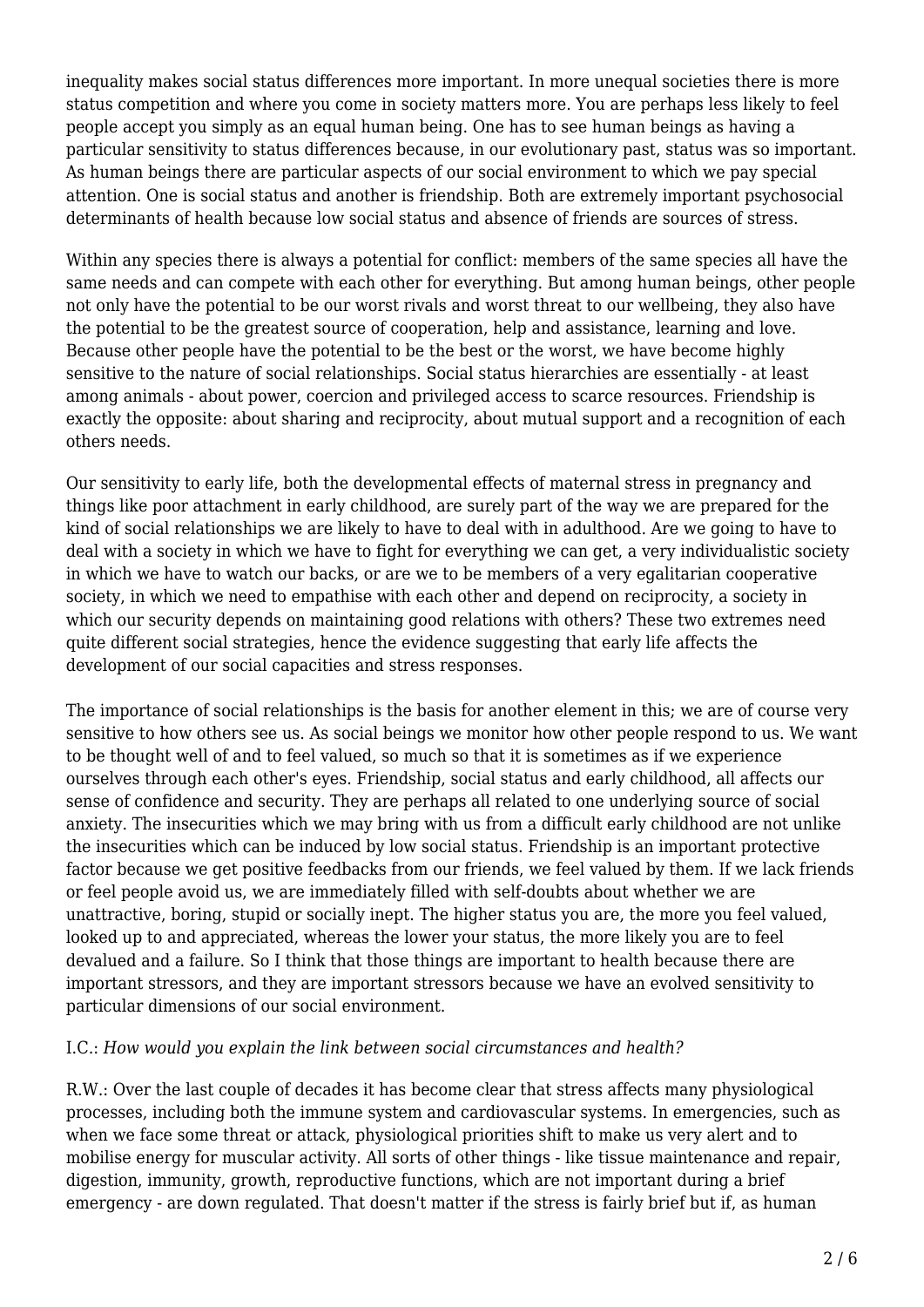beings, we go on worrying about things for weeks and months and years, then the health costs are very widespread. Indeed, chronic stress seems to act as a general vulnerability factor because it affects so many biological systems. Its effects are perhaps analogous to more rapid ageing.

#### I.C: *What characterises the diseases and health problems of the societies with the highest degree of social inequality?*

R.W.: One of the important things here is that if we are talking about an effect of chronic stress on death rates, it is unlikely that this stress will affect health and nothing else. When I first started to recognise that health was better in more egalitarian societies, I think I was very slow to recognise that this wasn't something unique about health, but that most of the social problems which have social gradients, and are more common in the poorer and more deprived areas in our societies, show similar relationships. So you can look at a great range of problems, not only health, but also violence or teenage birth rates or the size of prison populations in each country, or how well children do in international math and literacy tests. All these problems seem to be less common in more egalitarian societies.

I think that this helps us understand what is going on: it is the problems of relative deprivation - the ones with social gradients - which are more serious in more unequal societies. We have recently done some work looking at different death rates, and it seems as if the death rates for which there is a steeper social gradient are the ones most closely related to inequality on a national level and that makes good intuitive sense. For example, national rates of breast cancer, which is just as common among the rich as the poor, seem unaffected by income inequality. But mortality among people of working age, which has a steep social gradient, seems strongly affected at the national level by income inequality. Homicide also has a steep social gradient and is strongly related to inequality. That tells us quite a bit about the kind of social processes which are involved. It also means that the causal processes which account for the social gradient in health are closely related to those which explain why more equal societies are healthier.

#### I.C.: *Even in welfare states where there is a high degree of income redistribution, social inequality in health remains a problem. How should we understand the relationship between income distribution and social inequality in health?*

R.W.: Yes, at first that sounds inconsistent with what I have just said. Some of the more egalitarian societies still seem to have large relative differences in death rates, maybe a twofold difference in death rates between people lower down and further up the social hierarchy. Usually of course the absolute differences in death rates are smaller in the more egalitarian countries, but the relative differences remain large. We have done some research using US data (2), looking to see what effect different degrees of inequality in each of the states has on social gradients in health within each state. What we find is that the whole of the gradient seems to shift downwards. The benefits of greater equality are not confined to the poorest people. Instead they are spread very widely and extend to a large majority of the population. Rather than more equal societies doing better mainly because they have fewer poor people, it looks as if the most important reason is that it benefits people at most income levels. Subramanian and Kawachi (3) have called this a social 'pollution effect' of inequality.

What I think is happening is that lower levels of inequality make social differentiation and status less important right across the social hierarchy. Status competition and the sense of being judged according to where you are in society is reduced everywhere - among the better off as well as among less well off people. And if reducing inequality improves death rates throughout society, it means it does less to diminish health inequalities than if it just helped the poor. Comparisons among US states, or between Sweden and Britain, or between the US and Britain, all suggest that people in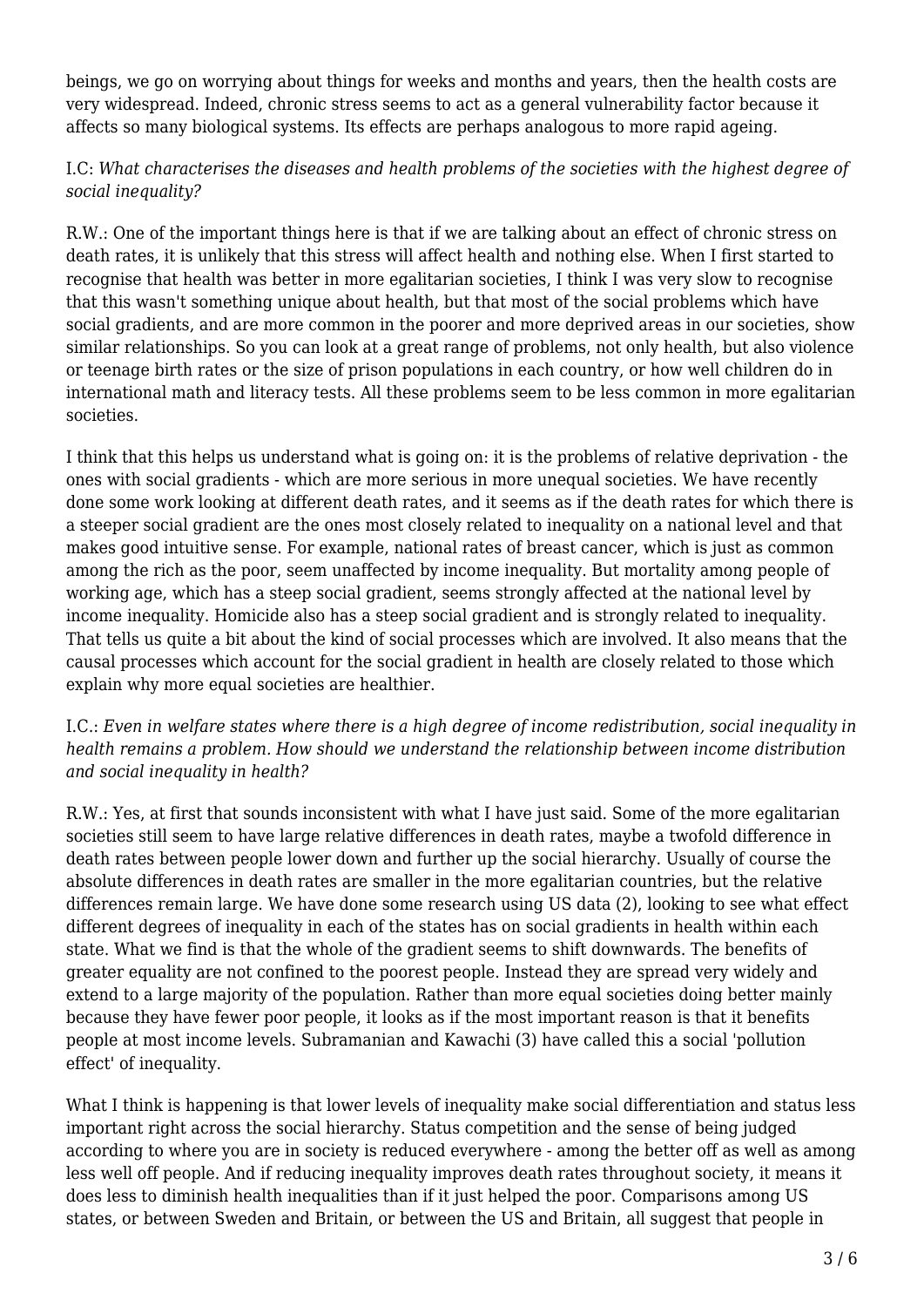more equal societies do better at all levels in the social hierarchy. So although inequality reduces health inequalities measured in absolute terms, it may not make much difference when they are expressed in relative terms. So social class death rates in one society may for example be 3 and 6, while in another they are 5 and 10. In both societies there is a two fold difference in death rates, but in the first - the more equal one - the absolute difference is only 3, whereas in the other it is 5.

#### I.C.: *what are in your opinion the most necessary and feasible political initiatives to counter social inequality in health?*

R.W.: Well the quick solution I suppose, if you want to reduce income inequality, is simply redistribution through taxes and benefits. The disadvantage of that, however, is that just as they can easily be made more progressive, providing better safety nets, so they can also be easily reversed by successive governments. It is important that greater equality should somehow be more built into the institutional structure of our societies, in ways that it's difficult for successive governments to undo. That means we need to be thinking much more fundamentally, for instance, about employee ownership or employee control of companies. The productive system is after all the source of wealth and the inequalities in its distribution. We need to find ways of democratizing economic life - in as many ways as we can.

Although the experience of employee-owned and cooperative companies used not to be good (largely because cooperatives were often set up in an attempt to save jobs when firms were going under), several studies now show that a combination of employee ownership with participative management systems produce reliable improvements in productivity. It redistributes wealth, profits, and power, and places income distribution in each company under direct democratic control.

But politics for the next generation or so is going to be dominated by issues related to global warming. I suspect that the people who are talking about the need for individual carbon rations are right: we will need a system of individual carbon rations which can be bought and sold, so if a poorer person who travels less and has a smaller house does not use his or her carbon ration, they can sell it back to the carbon bank from where someone who exceeds their ration will have to buy it. That in itself would contribute to redistributing income. If everyone starts with the same ration, people who do a lot of flying or drive big cars will effectively be transferring money to poorer people who are more economical.

Another way in which greater equality is related to environmental issues is that greater inequality increases status competition and the pressure to consume as a way of keeping up, or expressing, status. Great inequality almost certainly adds to wasteful consumption and it is difficult to believe that a very unequal society could ever be compatible with a sustainable economic system.

We have to recognize that health inequalities are not going to be solved with some quick or easy solution which leaves most of the social system unchanged. Johan Mackenbach in a recent report said that Britain was further ahead in terms of policy initiatives intended to tackle health inequalities than any other country. But even if that is true, our health inequalities show no sign of diminishing and I think that is substantially because a lot of the policies are attempts to stop relative deprivation having an effect on health: instead of reducing relative deprivation itself, most of the approach has been to try to improve health related behaviour among people who remain deprived. The reduction in child poverty is however an important area where the government has had some success.

The great advantage of tackling relative deprivation itself, as a means of reducing health inequalities, is that all the other problems related to relative deprivation are also reduced. Reductions of inequality and relative deprivation would not only improve health; it would also reduce violence and teenage pregnancies as well as improving the educational performance of school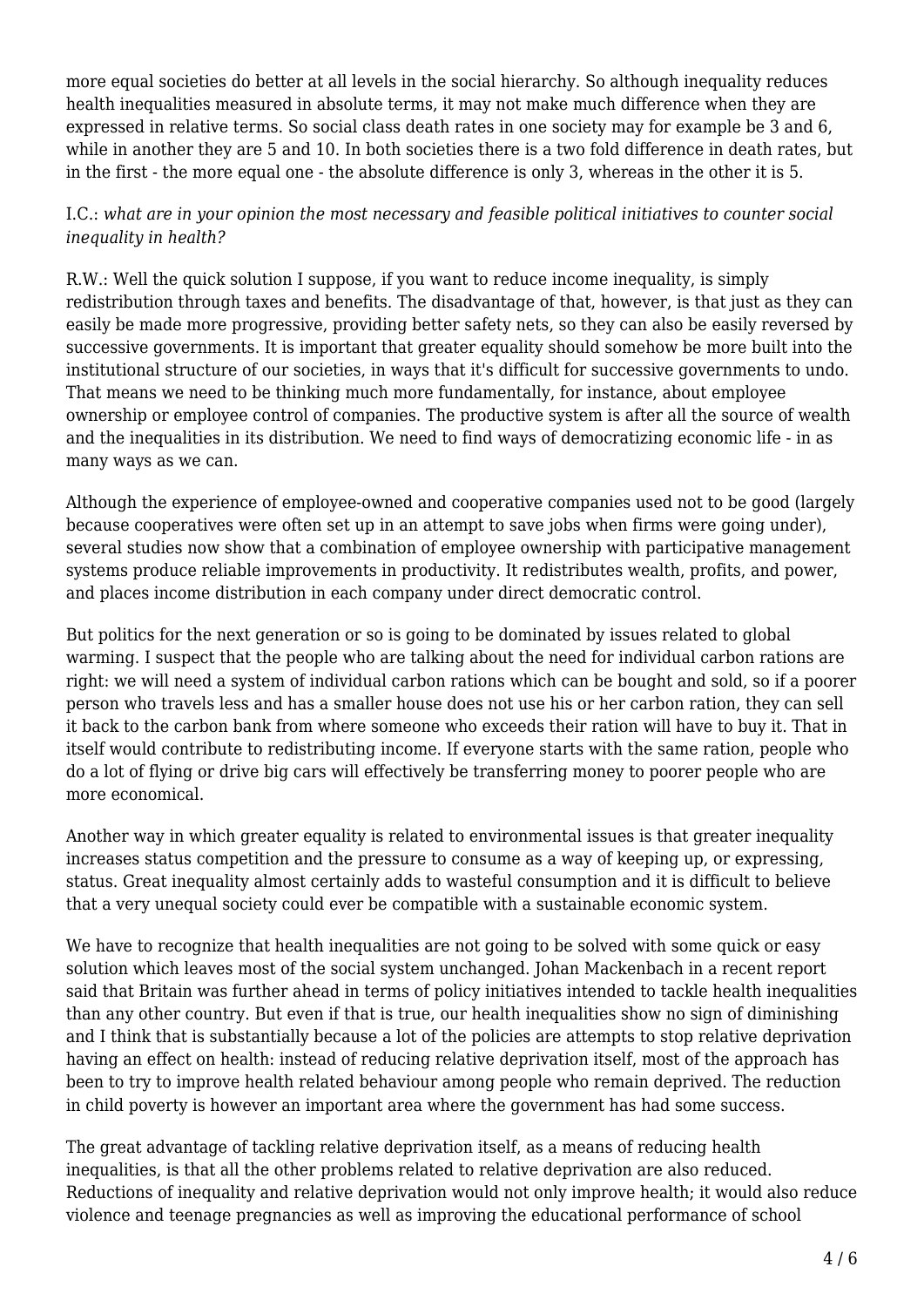children which we know is strongly affected by a deprived home background. A paper of ours, soon to be published in *Social Science and Medicine* (4), shows the range of problems which seem to be less common in more equal countries.

I.C.: *Taking the current political development (in the western societies) into consideration, how do you predict the situation of social inequality in health to be, in say 20 years?*

R.W.: As I said earlier, I expect politics over next generation to be dominated by issues related to global warming and think that policies to tackle it should have important egalitarian components. As the current period, marked by dominance of neoliberalism and monetarism, draws to a close, we are becoming more aware of how we are not simply materially self-interested individuals, and becoming more aware of our fundamentally social needs. What research on health inequality and the social determinants of health tells us is how important our social needs are. Other areas of academic research are also rediscovering our deeply social nature.

Linked with that is our gradual recognition that we have got to the end of what economic growth can do for the rich societies. Increases in GNP per capita no longer bring improvements in health, wellbeing or happiness. Instead, we have seen rises in rates of depression and anxiety - despite continued economic growth. The disappearing benefits of economic growth and the increasing environmental threats mean that we are the first generation to have to look somewhere else for improvements to the real quality of live in modern societies: simply raising material living standards may seem to work for individuals, but at the societal level it is a zero-sum game.

So I think I feel some optimism: we now know that continued economic growth is not the answer and that we need instead to address our social needs and improve the social environment. At the same time, I think that if you look historically you can see that we are part of what has been an almost unstoppable movement towards greater equality. It started perhaps with limitations on the divine right of kings to rule arbitrarily, from there to the development of the principle of equality before the Law, to the beginnings of democracy, the abolition of slavery, the outlawing of forms of racial, religious and sexual discrimination, and now the increasing concern about inequality and deprivation - of which the concern with health inequalities is one manifestation. Although income differences have not got smaller and there have been substantial periods when progress has ceased or gone backwards, the long term direction of change is clear. Partly through inheritance taxes, the twentieth century saw a very substantial redistribution of wealth and a reduction in many outward signs of class differentiation and social inequality. So I take some confidence from thinking that maybe there are some historical forces moving in the right direction even though there are periods when that is hard to remember.

What is important about our growing awareness of the effects of very large inequalities, is that it changes the nature of the debate about poverty and deprivation. Instead of asking the majority to be altruistic and vote for better income support for a poor minority, this is now about how to improve the quality of life and social relations for the vast majority.

#### **NOTES**

1) Marmot MG. *Status Syndrome - how your social standing directly affects your health and life expectancy*, Bloomsbury Publishing, 2004.

2) Wilkinson RG, Pickett KE. Income inequality and social gradients in mortality. *American Journal of Public Health* (in press, 2007.)

3) Subramanian SV, Kawachi I. Whose health is affected by income inequality? A multilevel interaction analysis of contemporaneous and lagged effects of state income inequality on individual self-rated health in the United States. Health and Place 2006; 12: 141-56.